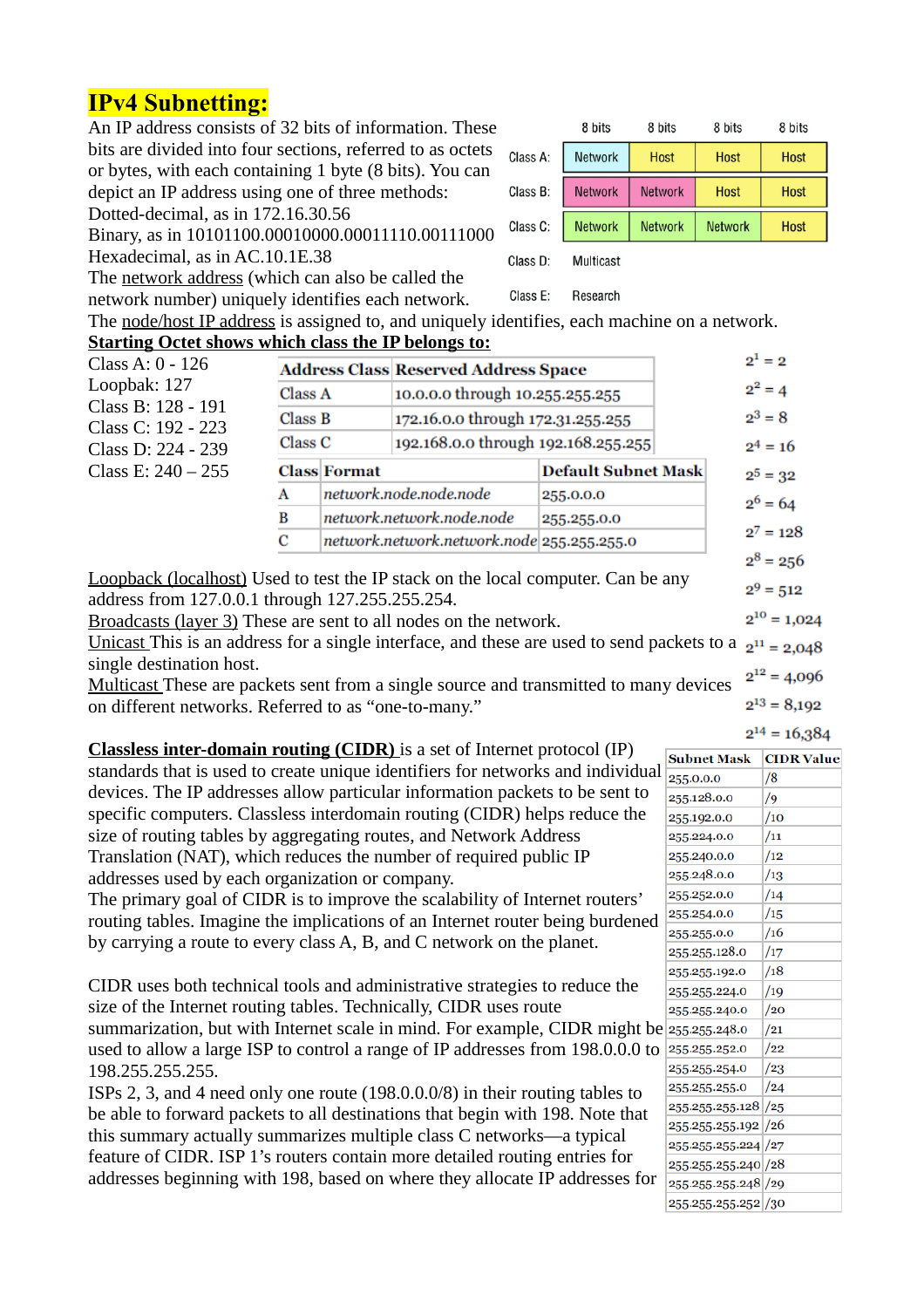their customers. ISP 1 would reduce its routing tables similarly with large ranges used by the other ISPs.

CIDR attacks the problem of large routing tables through administrative means as well. As shown in Figure 4-5 , ISPs are assigned contiguous blocks of addresses to use when assigning addresses for their customers. Likewise, regional authorities are assigned large address blocks, so when individual companies ask for registered public IP addresses, they ask their regional registry to assign them an address block. As a result, addresses assigned by the regional agency will at least be aggregatable into one large geographic region of the world.

CIDR refers to the administrative assignment of large address blocks, and the related summarized routes, for the purpose of reducing the size of the Internet routing tables.

Note: Because CIDR defines how to combine routes for multiple classful networks into a single route, some people think of this process as being the opposite of subnetting. As a result, many people refer to CIDR's summarization results as supernetting.

## **Private Addressing:**

One of the issues with Internet Table 4-12 RFC 1918 Private Address Space

growth was the assignment of all possible network numbers to a small number of companies or organizations. Private IP addressing helps to mitigate this problem by allowing computers

| <b>Range of IP Addresses</b>     | <b>Class of Networks</b> | <b>Number of Networks</b> |
|----------------------------------|--------------------------|---------------------------|
| 10,0,0,0 to 10,255,255,255       |                          |                           |
| 172.16.0.0 to 172.31.255.255     |                          |                           |
| S 192.168.0.0 to 192.168.255.255 |                          | つべん                       |
|                                  |                          |                           |

that will never be directly connected to the Internet to not use public, Internet-routable addresses. For IP hosts that will purposefully have no direct Internet connectivity, you can use several reserved network numbers. In other words, any organization can use these network numbers. However, no organization is allowed to advertise these networks using a routing protocol on the Internet. Furthermore, all Internet routers should be configured to reject these routes.

## **Class C Subnettng:**

| <b>Binary</b>                       | Decimal                                          |     | CIDR                                                                                          |
|-------------------------------------|--------------------------------------------------|-----|-----------------------------------------------------------------------------------------------|
|                                     | $00000000 = 255.255.255.0$ /24                   |     |                                                                                               |
|                                     | $10000000 = 255.255.255.128$                     | /25 |                                                                                               |
|                                     | $11000000 = 255.255.255.192$                     | /26 |                                                                                               |
|                                     | $11100000 = 255.255.255.224$                     | 127 |                                                                                               |
|                                     | $11110000 = 255.255.255.240$                     | /28 |                                                                                               |
|                                     | $11111000 = 255.255.255.248$                     | /29 |                                                                                               |
|                                     | $11111100 = 255.255.255.252$                     | /30 |                                                                                               |
| <b>Subnetting Steps:</b>            |                                                  |     |                                                                                               |
| 1. How many subnets $2^{\wedge}x$ ? |                                                  |     |                                                                                               |
|                                     | 2. How many hosts per subnet $2\gamma$ - 2?      |     |                                                                                               |
|                                     |                                                  |     | 3. What are the valid subnets $(256 - \text{subnet\_mask} = \text{each subnet block size})$ ? |
|                                     | 4. What is the broadcast address of each subnet? |     |                                                                                               |
| 5. What are valid hosts?            |                                                  |     |                                                                                               |
|                                     |                                                  |     |                                                                                               |
| Example1:                           |                                                  |     |                                                                                               |
|                                     | $192.168.10.0$ = Network address                 |     |                                                                                               |
|                                     | $255.255.255.128 =$ Subnet mask /25              |     |                                                                                               |

1.  $2^{\wedge}1 = 2$  subnets.

2.  $2^{2}$  - 2 = 126 hosts per subnet.

3. 256 - 128 = 128 block size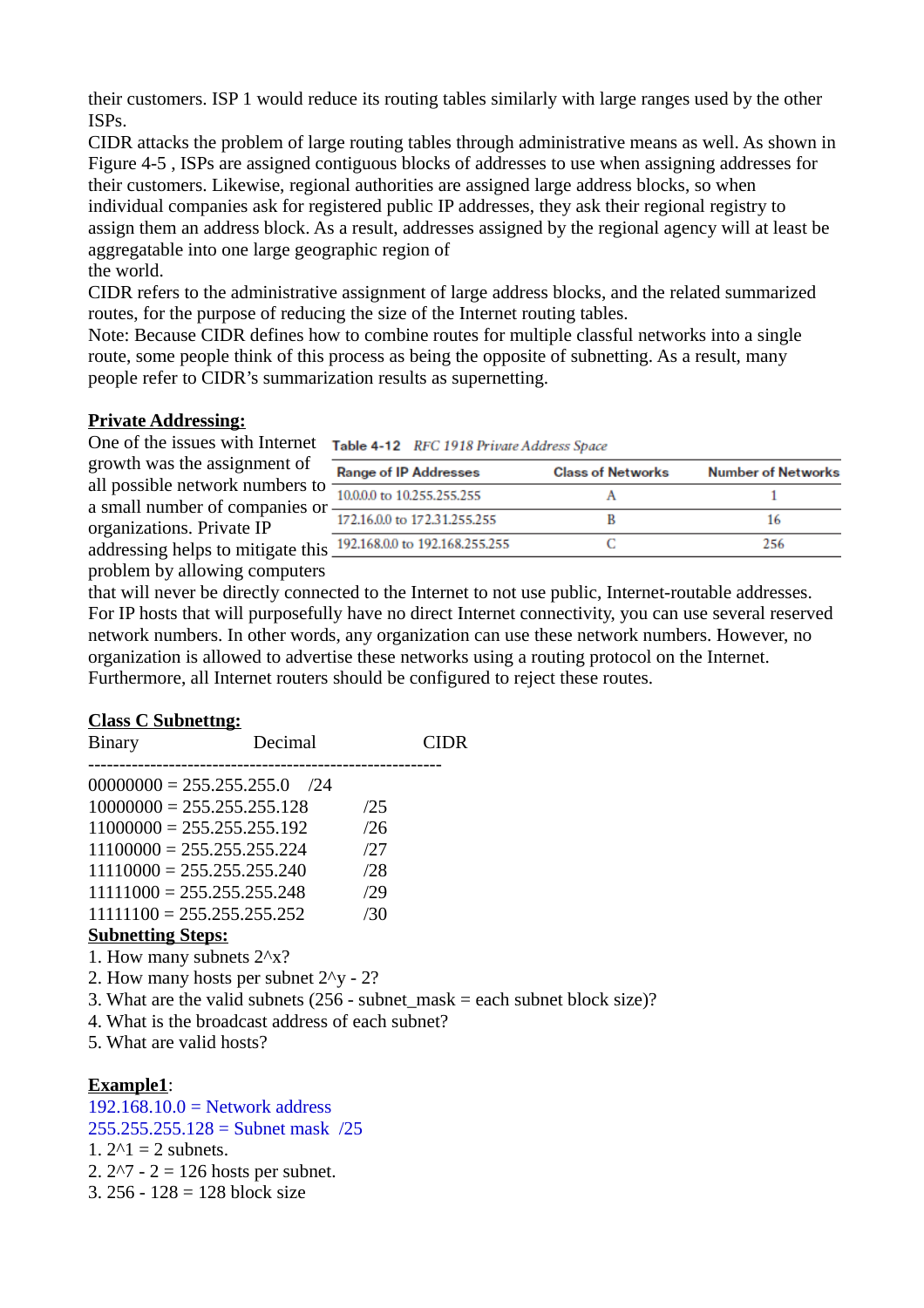192.168.10.0 and 192.168.10.128 are two subnets.

- 4. 192.168.10.127 and 192.168.10.255 are broadcast addresses.
- 5. 192.168.10.1-126 and 192.168.10.129-254 are valid hosts.

#### **Example2:**

| $192.168.10.0$ = Network address    |  |
|-------------------------------------|--|
| $255.255.255.252 =$ Subnet mask /30 |  |
| 1. $2^{6} = 64$ subnets.            |  |
| 2. $2^2 - 2 = 2$ hosts per subnet.  |  |
| 3. $256 - 252 = 4$ block size.      |  |

| Subnet $ 0 4 8 12  240 244 248 252 $                                                         |  |  |  |  |  |
|----------------------------------------------------------------------------------------------|--|--|--|--|--|
| First host $\vert 1 \vert 5 \vert 9 \vert 13 \vert  \vert 241 \vert 245 \vert 249 \vert 253$ |  |  |  |  |  |
| Last host $ 2 6 10 14  242 246 250 254$                                                      |  |  |  |  |  |
| Broadcast $ 3 7 11 15  243 247 251 255 $                                                     |  |  |  |  |  |

/30 is usually used by Point-to-point WAN links.

#### **Class B Subnetting:**

255.255.0.0 (/16) 255.255.128.0 (/17) 255.255.255.0 (/24) 255.255.192.0 (/18) 255.255.255.128 (/25) 255.255.224.0 (/19) 255.255.255.192 (/26) 255.255.240.0 (/20) 255.255.255.224 (/27) 255.255.248.0 (/21) 255.255.255.240 (/28) 255.255.252.0 (/22) 255.255.255.248 (/29) 255.255.254.0 (/23) 255.255.255.252 (/30)

#### **Example1:**

 $172.16.0.0 =$  Network address 255.255.254.0 = Subnet mask /23

1. 2^7 = 128 subnets. 2.  $2^{0} - 2 = 510$  hosts per subnet. 3. 256 - 254 = 2 block size. valid subnets are 0, 2, 4, 6, 8, etc., up to 254. First five subnets:

#### **Example2:**

 $172.16.0.0 =$  Network address 255.255.255.0 = Subnet mask /24

1.  $2^{8} = 256$  subnets. 2.  $2^8 - 2 = 256$  hosts per subnet. 3. 256 - 255 = 1 block size. Valid subnets are 0, 1, 2, 3, etc., all the way to 255.

# **Example3:**

| Example3:                                                                                                    |                                                                        |  |  |  |  | First host 0.1   0.33   0.65   0.97   0.129   0.161   0.193   0.225 |  |
|--------------------------------------------------------------------------------------------------------------|------------------------------------------------------------------------|--|--|--|--|---------------------------------------------------------------------|--|
|                                                                                                              |                                                                        |  |  |  |  |                                                                     |  |
| $172.16.0.0 =$ Network address                                                                               |                                                                        |  |  |  |  | Last host $ 0.30 0.62 0.94 0.126 0.158 0.190 0.222 0.254$           |  |
| $255.255.255.224 =$ Subnet mask /27                                                                          |                                                                        |  |  |  |  | Broadcast 0.31 0.63 0.95 0.127 0.159 0.191 0.223 0.255              |  |
| $1.2 \land 11 = 2048.$                                                                                       | Subnet 255.0 255.32 255.64 255.96 255.128 255.160 255.192 255.224      |  |  |  |  |                                                                     |  |
| 2. $2^{5}$ - 2 = 30 hosts per subnet.                                                                        | First host 255.1 255.33 255.65 255.97 255.129 255.161 255.193 255.225  |  |  |  |  |                                                                     |  |
| 3. $256 - 224 = 32$ block size.                                                                              | Last host 255.30 255.62 255.94 255.126 255.158 255.190 255.222 255.254 |  |  |  |  |                                                                     |  |
| Valid subnets are 0, 32, 64, 96, 128, Broadcast 255.31 255.63 255.95 255.127 255.159 255.191 255.223 255.255 |                                                                        |  |  |  |  |                                                                     |  |
| 160, 192, 224.                                                                                               |                                                                        |  |  |  |  |                                                                     |  |

| <b>Subnet</b> 0.0 2.0                             |     | 4.0 | 6.0 | $\bf{8.0}$ |
|---------------------------------------------------|-----|-----|-----|------------|
| First host 0.1                                    | 2.1 | 4.1 | 6.1 | 8.1        |
| Last host   1.254   3.254   5.254   7.254   9.254 |     |     |     |            |
| Broadcast 1.255 3.255 5.255 7.255 9.255           |     |     |     |            |

| Subnet 0.0 1.0 2.0 3.0  254.0                      |     |     |     |       | 255.0 |
|----------------------------------------------------|-----|-----|-----|-------|-------|
| First host 0.1                                     | 1.1 | 2.1 | 3.1 | 254.1 | 255.1 |
| Last host 0.254 1.254 2.254 3.254  254.254 255.254 |     |     |     |       |       |
| Broadcast 0.255 1.255 2.255 3.255  254.255 255.255 |     |     |     |       |       |

Subnet 0.0 0.32 0.64 0.96 0.128 0.160 0.192 0.224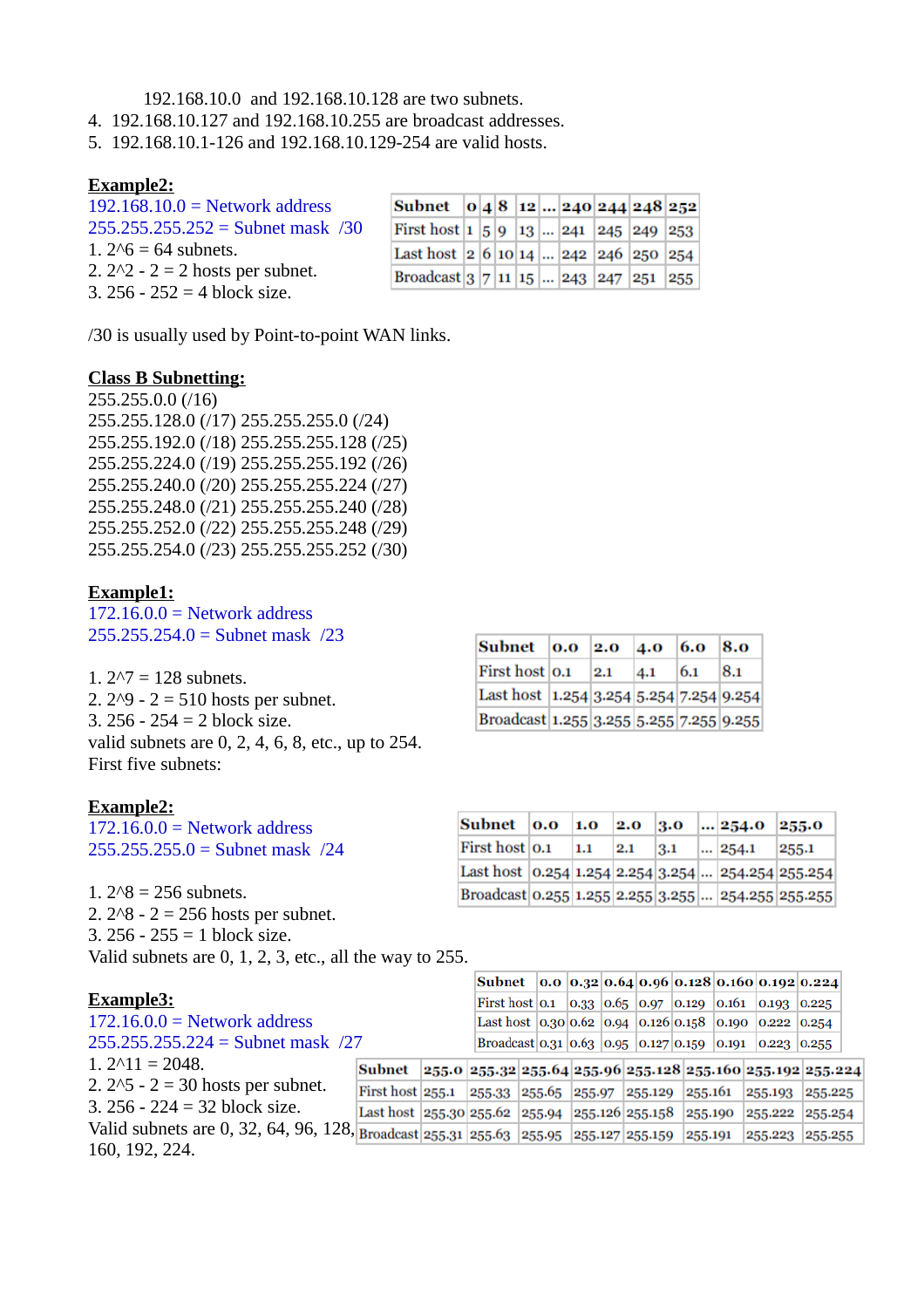### **Class A Subnetting:**

255.0.0.0 (/8) 255.128.0.0 (/9) 255.255.240.0 (/20) 255.192.0.0 (/10) 255.255.248.0 (/21) 255.224.0.0 (/11) 255.255.252.0 (/22) 255.240.0.0 (/12) 255.255.254.0 (/23) 255.248.0.0 (/13) 255.255.255.0 (/24) 255.252.0.0 (/14) 255.255.255.128 (/25) 255.254.0.0 (/15) 255.255.255.192 (/26) 255.255.0.0 (/16) 255.255.255.224 (/27) 255.255.128.0 (/17) 255.255.255.240 (/28) 255.255.192.0 (/18) 255.255.255.248 (/29) 255.255.224.0 (/19) 255.255.255.252 (/30)

| Example1:                      | Subnet                     | 10.0.0.0 | 10.1.0.0 | $\dots$ 10.254.0.0                                                     | 10.255.0.0 |
|--------------------------------|----------------------------|----------|----------|------------------------------------------------------------------------|------------|
| 10.0.0.0                       | <b>First host 10.0.0.1</b> |          | 10.1.0.1 | $\ldots$ 10.254.0.1                                                    | 10.255.01  |
| $255.255.0.0$ (/16)            |                            |          |          | Last host  10.0.255.254  10.1.255.254   10.254.255.254  10.255.255.254 |            |
| 1. Subnets? $28 = 256$ .       |                            |          |          | Broadcast 10.0.255.255 10.1.255.255  10.254.255.255 10.255.255.255     |            |
| 2. Hosts? $216 - 2 = 65,534$ . |                            |          |          |                                                                        |            |

3. Valid subnets? What is the interesting octet?  $256 - 255 = 1$ , 0, 1, 2, 3, etc. (all in the second octet). The subnets would be 10.0.0.0, 10.1.0.0, 10.2.0.0, 10.3.0.0, etc., up to 10.255.0.0.

| <b>Example2:</b>                                           | Subnet              |           |           |                                                                       |
|------------------------------------------------------------|---------------------|-----------|-----------|-----------------------------------------------------------------------|
| 10.0.0.0                                                   | First host 10.0.0.1 | 10.0.16.1 | 10.0.32.1 | $\ldots$ 10.255.240.1                                                 |
| 255.255.240.0 (/20)                                        |                     |           |           | Last host   10.0.15.254   10.0.31.254   10.0.47.254    10.255.255.254 |
| 1. Subnets? $212 = 4096$ .<br>2. Hosts? $212 - 2 = 4094$ . |                     |           |           | Broadcast 10.0.15.255 10.0.31.255 10.0.47.255  10.255.255.255         |
|                                                            |                     |           |           |                                                                       |

3. Valid subnets? What is your interesting octet? 256 – 240 = 16. The subnets in the second octet are a block size of 1 and the subnets in the third octet are 0, 16, 32, etc.

| <u>Example3:</u>                                                                  | Subnet                  |                                           |           |               | 10.0.0.0 10.0.0.64 10.0.0.128 10.0.0.192 |                                                                  |
|-----------------------------------------------------------------------------------|-------------------------|-------------------------------------------|-----------|---------------|------------------------------------------|------------------------------------------------------------------|
| 10.0.0.0                                                                          | First host $ 10.0.0.1 $ |                                           | 10.0.0.65 | 10.0.0.129    | 10.0.0.193                               |                                                                  |
| 255.255.255.192 (/26)                                                             |                         | Last host 10.0.0.62 10.0.0.126 10.0.0.190 |           |               | 10.0.0.254                               |                                                                  |
| 1. Subnets? $218 = 262,144$ .                                                     |                         | Broadcast 10.0.0.63 10.0.0.127 10.0.0.191 |           |               | 10.0.0.255                               |                                                                  |
| 2. Hosts? $26 - 2 = 62$ .                                                         |                         |                                           |           |               |                                          | Subnet  10.255.255.0 10.255.255.64 10.255.255.128 10.255.255.192 |
| 3. Valid subnets? In the second and First host $\vert$ 10.255.255.1               |                         |                                           |           | 10.255.255.65 | 10.255.255.129                           | 10.255.255.193                                                   |
| third octet, the block size is 1, and Last host $ 10.255.255.62 10.255.255.126 $  |                         |                                           |           |               | 10.255.255.190                           | 10.255.255.254                                                   |
| in the fourth octet, the block size is Broadcast $ 10.255.255.63 10.255.255.127 $ |                         |                                           |           |               | 10.255.255.191                           | 10.255.255.255                                                   |
| 64.                                                                               |                         |                                           |           |               |                                          |                                                                  |

#### **VLSM:**

Create many networks from a large single network using subnet masks of different lengths in various kinds of network designs is called VLSM (Variable Length Subnet Mask) networking.

 $192.168.10.0 =$  Network  $255.255.255.240$  (/28) = Mask

|     |     |     | Prefix Mask Hosts Block Size |
|-----|-----|-----|------------------------------|
| /25 | 128 | 126 | 128                          |
| /26 | 192 | 62  | 64                           |
| /27 | 224 | 30  | 32                           |
| /28 | 240 | 14  | 16                           |
| /29 | 248 | 6   | 8                            |
| /30 | 252 | 2   | 4                            |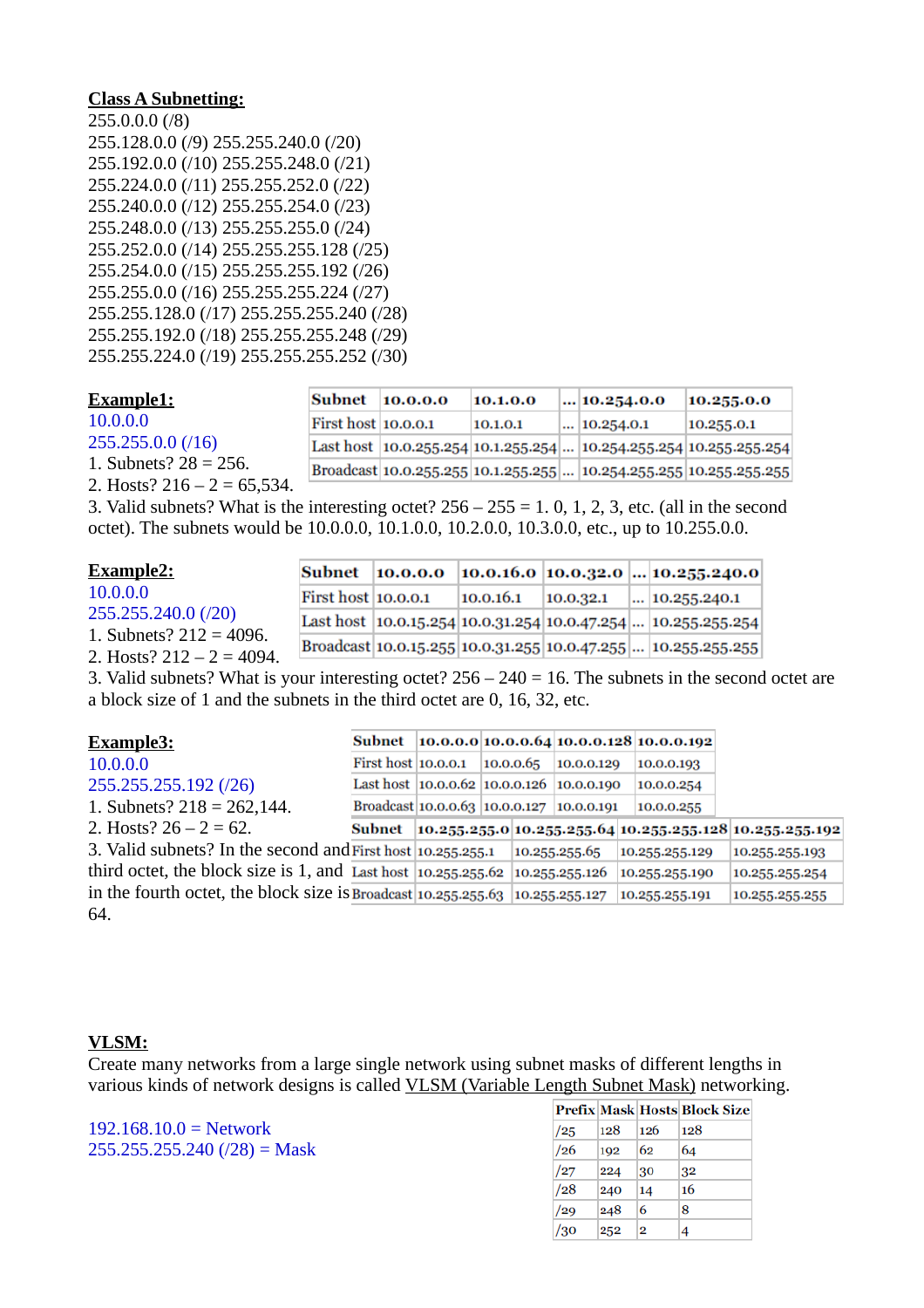